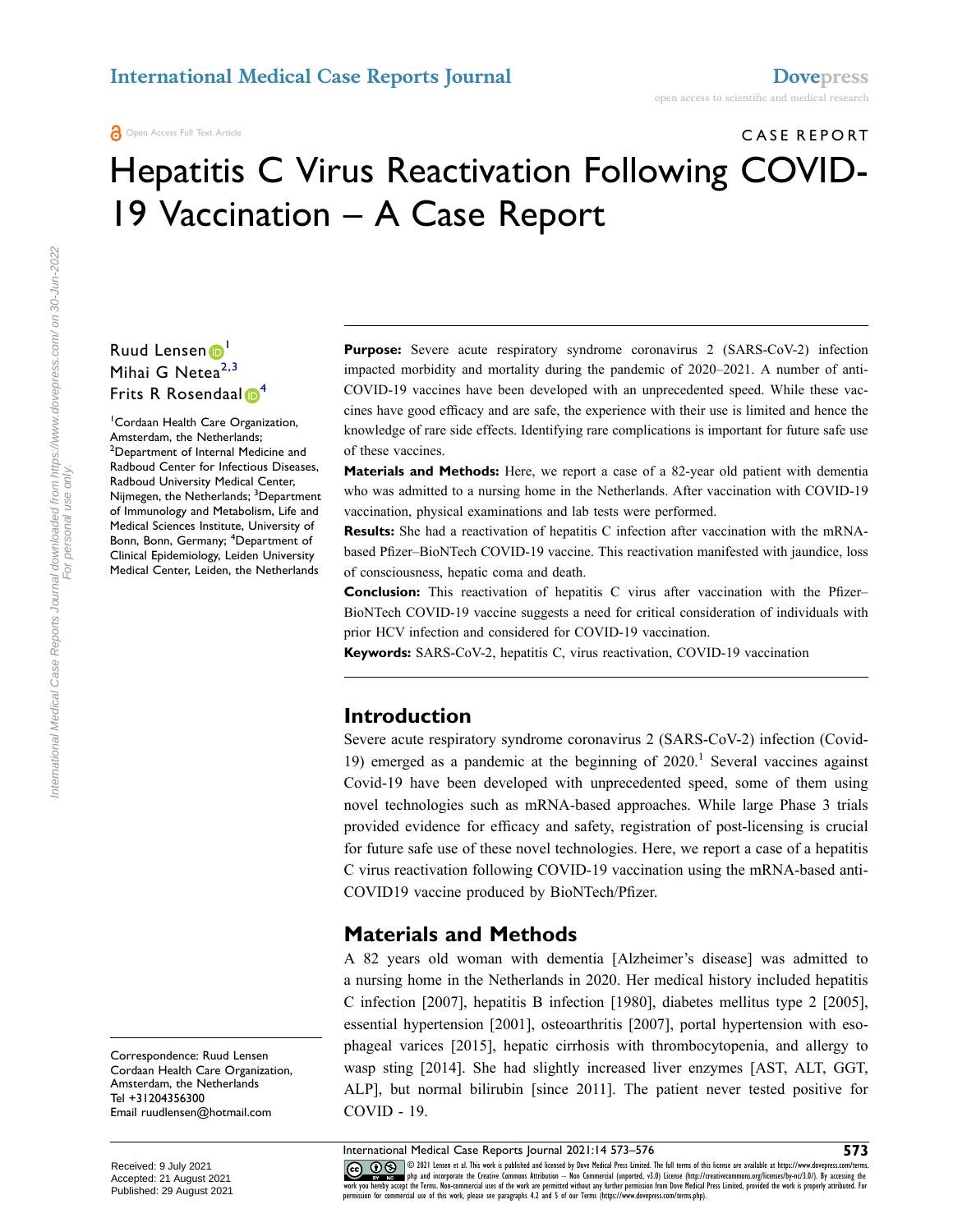On 21 February 2021, the patient was vaccinated against COVID-19 using Pfizer–BioNTech COVID-19 vaccine [first dose]. During the first two days after the first vaccination, no symptoms or signs were observed.

#### **Results**

On day 3 after vaccination jaundice, somnolence and chills were noticed. On clinical examination there was an obvious jaundice of skin and sclerae; her consciousness was decreased. Rectal temperature 38.1C, heart rate 92 bpm, oxygen saturation 95% [no dyspnea], blood pressure 105/93 mmHg. Two hours later rectal temperature was 37.4C, consciousness was somewhat improved, whereas other vital signs remained abnormal. Color of urine and feces was normal. Blood glucose levels were normal.

Between day 4 and 10 the patient consciousness improved and the jaundice cleared.

After day 10 of follow-up manifest jaundice again increased, accompanied by severe pain in the upper right abdomen, irradiating to the upper left abdomen, followed by loss of consciousness, coma and death on day 23. Hepatitis C was confirmed by the blood test. Patient refused treatment with hepatitis C medication.

Blood test on day 5 showed:

| Total bilirubin        | 137 [ref 3-20 umol/l]              |
|------------------------|------------------------------------|
| Conjugated bilirubin   | 102 [ref 0-4 umol/l]               |
| Alkaline phosphatase   | 120 [ref 0-98 U/I]                 |
| Gamma-GT               | 87 [ref 0-38 IU/I]                 |
| Aspartate transaminase | 113 [ref 0-31 U/I]                 |
| Alanine transaminase   | 92 [ref 0-34 U/I]                  |
| C-reactive protein     | 76 [ref 0-5 mg/l]                  |
| Leucocytes             | 81 [ref 40-100 10 <sup>9</sup> /I] |
| Hepatitis C PCR        | positive [269.229 IU/ml]           |
| Hepatitis C antibodies | positive                           |
| Hepatitis B sAg        | negative; no viral replication     |
| Hepatitis B anti-HBs   | positive [51.3 mlU/ml]             |
| Hepatitis B anti-HBc   | positive                           |

A second blood test on day 14 showed a decrease of bilirubin and CRP levels, but a further increase of liver enzymes AST, ALT and ALP.

### **Discussion**

An 82-year old woman with multiple morbidities had reactivation of hepatitis C infection after vaccination with the mRNA-based Pfizer–BioNTech COVID-19 vaccine. Injection of fragments of mRNA that encode viral antigens induces a long-term immune response against COVID-19. <span id="page-1-0"></span>Most frequently occurring side effects are mild, with transient fatigue and headache being the most common, followed by (in order of frequency): pain and swelling at the injection site, muscle aches, chills, joint pain, fever [more common after the second dose] and allergic reactions.<sup>[2](#page-2-1),3</sup> However, the short-term experience with this new type of vaccines needs to be complemented by careful observation of the population after large-scale introduction of the vaccine, in order to monitor the occurrence of rare side effects.

In our patient a strong increase in HCV load occurred a few days after vaccination. While we cannot exclude a coincidental occurrence of the HCV load increase by chance after the vaccination, a causal relationship seems likely given the close temporal proximity of vaccine administration and the elevated HCV. An alternative explanation is that she used oxycodone, which may induce cholestasis and thereby possibly viral reactivation. However, low-dose (5 mg daily) oxycodone had been already started six weeks before vaccination, i.e. without a close temporal proximity to HCV reactivation.

In addition, one might argue that there had been a sustained viral response after the onset of hepatitis C in 2007, which, however, did not cause jaundice. Rather, an inflammatory response to the vaccine (in combination with the presence of viral replication) could have been sufficient to cause decay of liver cells, leading to her symptoms and severity of the disease. However, after the episode of hepatitis C in 2007, no other episodes of jaundice or other symptoms of liver disease occurred, apart from a stable slight increase in liver enzymes. Moreover, an episode of pneumonia six months before the current episode was not followed by any of these liver symptoms. However, in the absence of HCV viral load measurements between 2007 and 2020, we cannot fully rule out this possibility.

The most likely explanation therefore is an HCV reactivation, caused by the COVID-19 vaccination. It is known for other vaccines that they can cause virus reactivation, especially in immunosuppressed patients and patients undergoing cancer treatment, eg as described for the herpes zoster subunit vaccine, causing reactivation of herpes zoster stromal keratitis.<sup>4</sup> SARS-CoV-2 encoded proteins [and some anti-COVID-19 drugs] are able to induce reactivation of Kaposi's sarcoma-associated herpesvirus.<sup>[5](#page-2-4)</sup>

<span id="page-1-4"></span><span id="page-1-3"></span><span id="page-1-2"></span><span id="page-1-1"></span>Hepatitis C virus reactivation has been described in patients receiving cancer treatments, in whom HCV reactivation occurred in 23% of patients.<sup>6</sup> Another study revealed that psoriasis patients with hepatitis C infection were at risk for HCV reactivation with the use of biologic therapies.<sup>7</sup>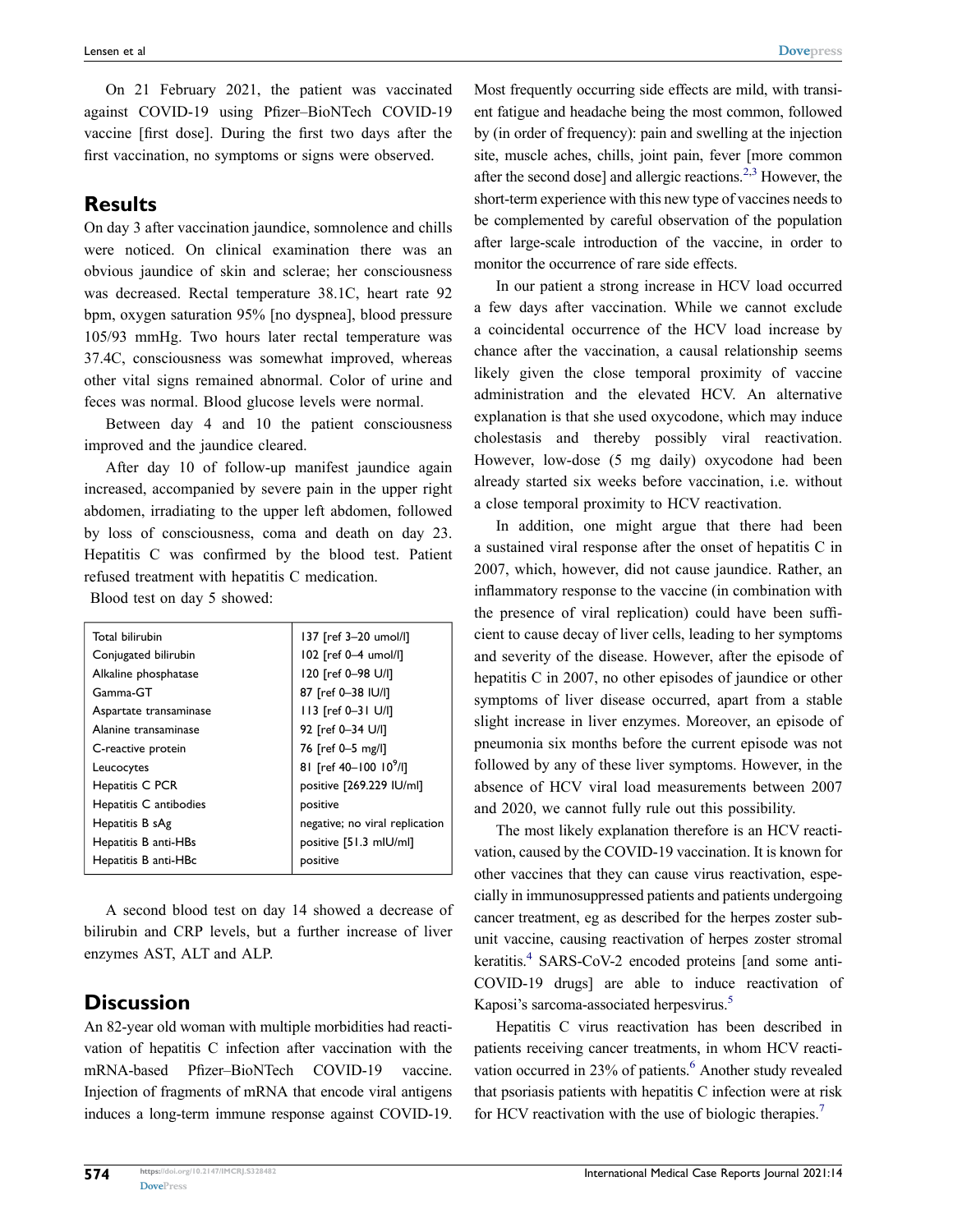So far, no virus reactivations have been described after COVID-19 vaccination. We can only speculate on the mechanisms through which vaccination could have reactivated HCV. One possibility, as in the case of Kaposi sarcoma-associated herpesvirus, is that SARS-CoV-2 encoded proteins may cause reactivation of the hepatitis C virus. Alternatively, an indirect mechanism through induction of inflammation and cytokines, that would subsequently influence viral replication, is also possible.

Finally, from another perspective, a COVID vaccination followed by jaundice may reveal [by supplementary diagnostics] a previously unrecognized but now reactivated hepatitis C infection.

### **Conclusion**

This study describes a case of hepatitis C reactivation following COVID-19 vaccination. The patient received no hepatitis C medication and died three weeks following COVID-19 vaccination of liver failure. No other cases with a history of HCV infection and cirrhosis with a similar fatal course following COVID-19 vaccination have been described. This suggests a need for critical consideration of individuals with prior HCV infection and considered for COVID-19 vaccination.

#### **Abbreviations**

ALP, Alkaline phosphatase; ALT, Alanine transaminase; anti-HBs, anti-hepatitis B surface; anti-HBc, anti hepatitis B core; AST, Aspartate transaminase; bpm, Beats per minute; COVID – 19, Coronavirus disease 2019; CRP, C-reactive protein; GGT, Gamma-glutamyltransferase; HCV, Hepatitis C virus; IU, International units; Ml, Millilitre; mRNA, messenger ribonucleic acid; PCR, Polymerase chain reaction; sAg, surface antigen; SARS-CoV-2, severe acute respiratory syndrome coronavirus 2.

### **Data Sharing Statement**

The datasets generated and/or analysed during the current study are not publicly available, due to the fact that they contain personal information, but are available from the corresponding author on reasonable request.

## **Ethics Approval and and Informed Consent**

Ethics approval was not required and the patient's next of kin gave her written consent to participate. Our study follows the principles of the Declaration of Helsinki.

### **Consent for Publication**

Written informed consent was obtained from the patient's next of kin for publication of this Case report and any accompanying images. A copy of the written consent is available for review by the Editor of this journal. The patient cannot be identified via the case report by fully anonymizing her.

### **Acknowledgments**

We would like to thank all the staff at the Cordaan Health Care Organization for their approval for this submission.

### **Author Contributions**

All authors made a significant contribution to the work reported, whether that is in the conception, study design, execution, acquisition of data, analysis and interpretation, or in all these areas; took part in drafting, revising or critically reviewing the article; gave final approval of the version to be published; have agreed on the journal to which the article has been submitted; and agree to be accountable for all aspects of the work.

### **Funding**

There were no sponsors involved.

### **Disclosure**

The authors report no conflicts of competing interest in this work.

### **References**

- <span id="page-2-0"></span>1. World Health Organization. *COVID-19 Public Health Emergency of International Concern (PHEIC) Global Research and Innovation Forum*. World Health Organization; [2020.](#page-0-4)
- <span id="page-2-1"></span>2. Oliver SE, Gargano JW, Marin M, et al. The advisory committee on immunization practices' interim recommendation for use of Pfizer-BioNTech Covid-19 vaccine - United States, December 2020. *MMWR Morb Mortal Wkly Rep*. [2020;](#page-1-0)69(50):1922–1924. doi:[10.15585/mmwr.mm6950e2](https://doi.org/10.15585/mmwr.mm6950e2)
- <span id="page-2-2"></span>3. Polack FP, Thomas SJ, Kitchin N, et al. Safety and efficacy of the BNT162b2 mRNA Covid-19 vaccine. *N Engl J Med*. [2020](#page-1-0);383 (27):2603–2615. doi:[10.1056/NEJMoa2034577](https://doi.org/10.1056/NEJMoa2034577)
- <span id="page-2-3"></span>4. Lehmann A, Matoba A. Reactivation of herpes zoster stromal keratitis after HZ/su adjuvanted herpes zoster subunit vaccine. *Ophthalmology*. [2018](#page-1-1);125(11):1682. doi:[10.1016/j.ophtha.2018.08.030](https://doi.org/10.1016/j.ophtha.2018.08.030)
- <span id="page-2-4"></span>5. Chen J, Dai L, Barrett L, et al. SARS-CoV-2 proteins and anti-COVID-19 drugs induce lytic reactivation of an oncogenic virus. *bioRxiv*. [2020;](#page-1-2)4(1):1–6.
- <span id="page-2-5"></span>6. Torres HA, Hosry J, Mahale P, et al. Hepatitis C virus reactivation in patients receiving cancer treatment: a prospective observational study. *Hepatology*. [2018;](#page-1-3)67(1):36–47. doi:[10.1002/hep.29344](https://doi.org/10.1002/hep.29344)
- <span id="page-2-6"></span>7. Patterson AT. JAAD game changers: risk for hepatitis B and C virus reactivation in patients with psoriasis on biologic therapies: a retrospective cohort study and systematic review of the literature. *J Am Acad Dermatol*. [2020](#page-1-4);82(2):532. doi:[10.1016/j.jaad.2019.](https://doi.org/10.1016/j.jaad.2019.09.055) [09.055](https://doi.org/10.1016/j.jaad.2019.09.055)